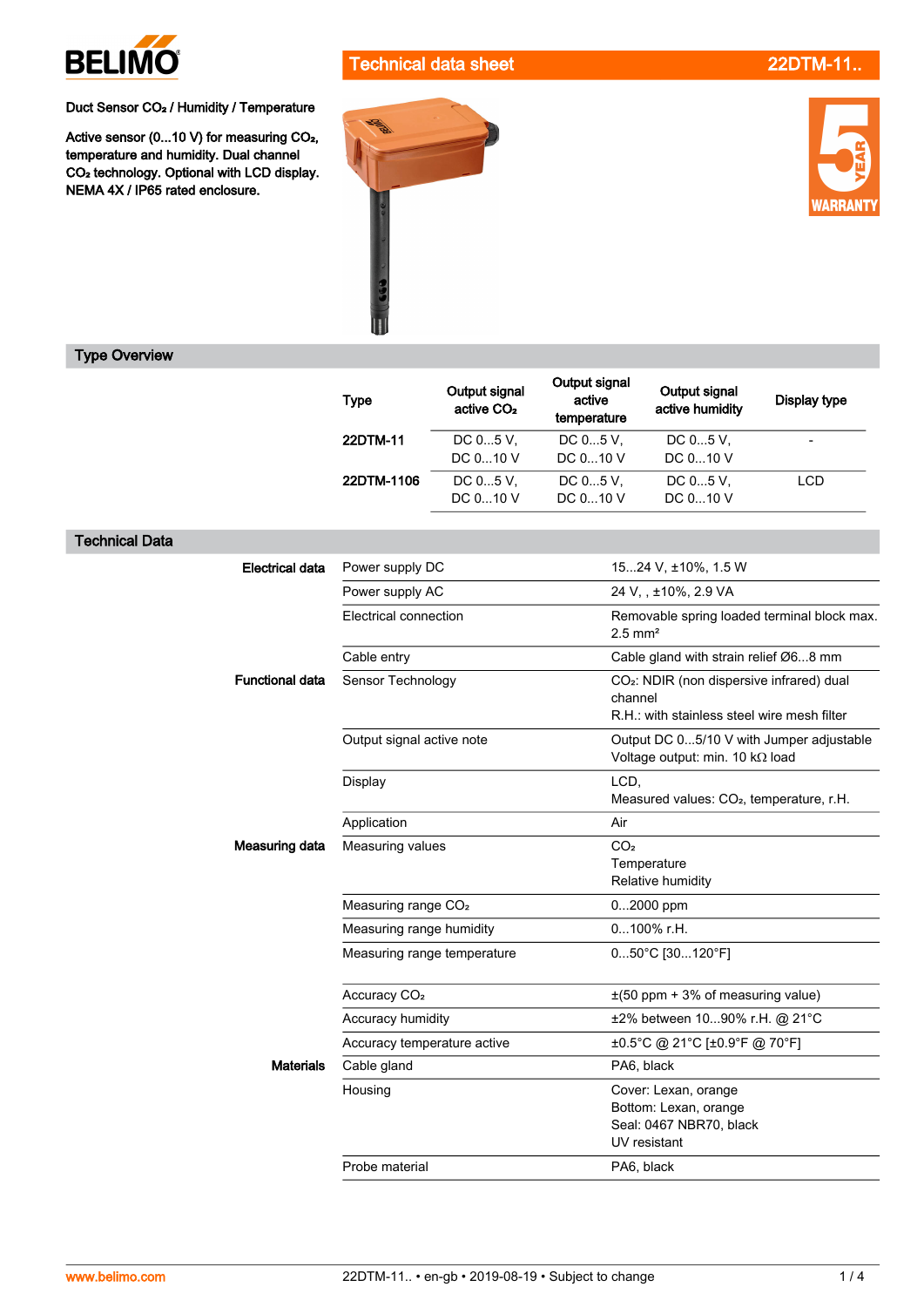

Technical data sheet 22DTM-11

| Safety data | Ambient humidity             | Max. 95% r.H., non-condensing                                     |  |  |
|-------------|------------------------------|-------------------------------------------------------------------|--|--|
|             | Medium humidity              | Max. 95% r.H., non-condensing                                     |  |  |
|             | Ambient temperature          | $050^{\circ}$ C [30120 $^{\circ}$ F]                              |  |  |
|             | Fluid temperature            | $050^{\circ}$ C [30120 $^{\circ}$ F]                              |  |  |
|             | Operating condition air flow | min. 0.3 m/s<br>max. 12 m/s                                       |  |  |
|             | Protection class IEC/EN      | III Safety Extra-Low Voltage (SELV)                               |  |  |
|             | Protection class UL          | UL Class 2 Supply                                                 |  |  |
|             | EU Conformity                | CE Marking                                                        |  |  |
|             | Certification IEC/EN         | IEC/EN 60730-1                                                    |  |  |
|             | Certification UL             | cULus acc. to UL60730-1A/-2-9/-2-13, CAN/<br>CSA E60730-1:02/-2-9 |  |  |
|             | Degree of protection IEC/EN  | IP65                                                              |  |  |
|             | <b>Quality Standard</b>      | <b>ISO 9001</b>                                                   |  |  |
|             |                              |                                                                   |  |  |

## Safety notes



This device has been designed for use in stationary heating, ventilation and air-conditioning systems and must not be used outside the specified field of application. Unauthorised modifications are prohibited. The product must not be used in relation with any equipment that in case of a failure may threaten humans, animals or assets.

Ensure all power is disconnected before installing. Do not connect to live/operating equipment.

Only authorised specialists may carry out installation. All applicable legal or institutional installation regulations must be complied during installation.

The device contains electrical and electronic components and must not be disposed of as household refuse. All locally valid regulations and requirements must be observed.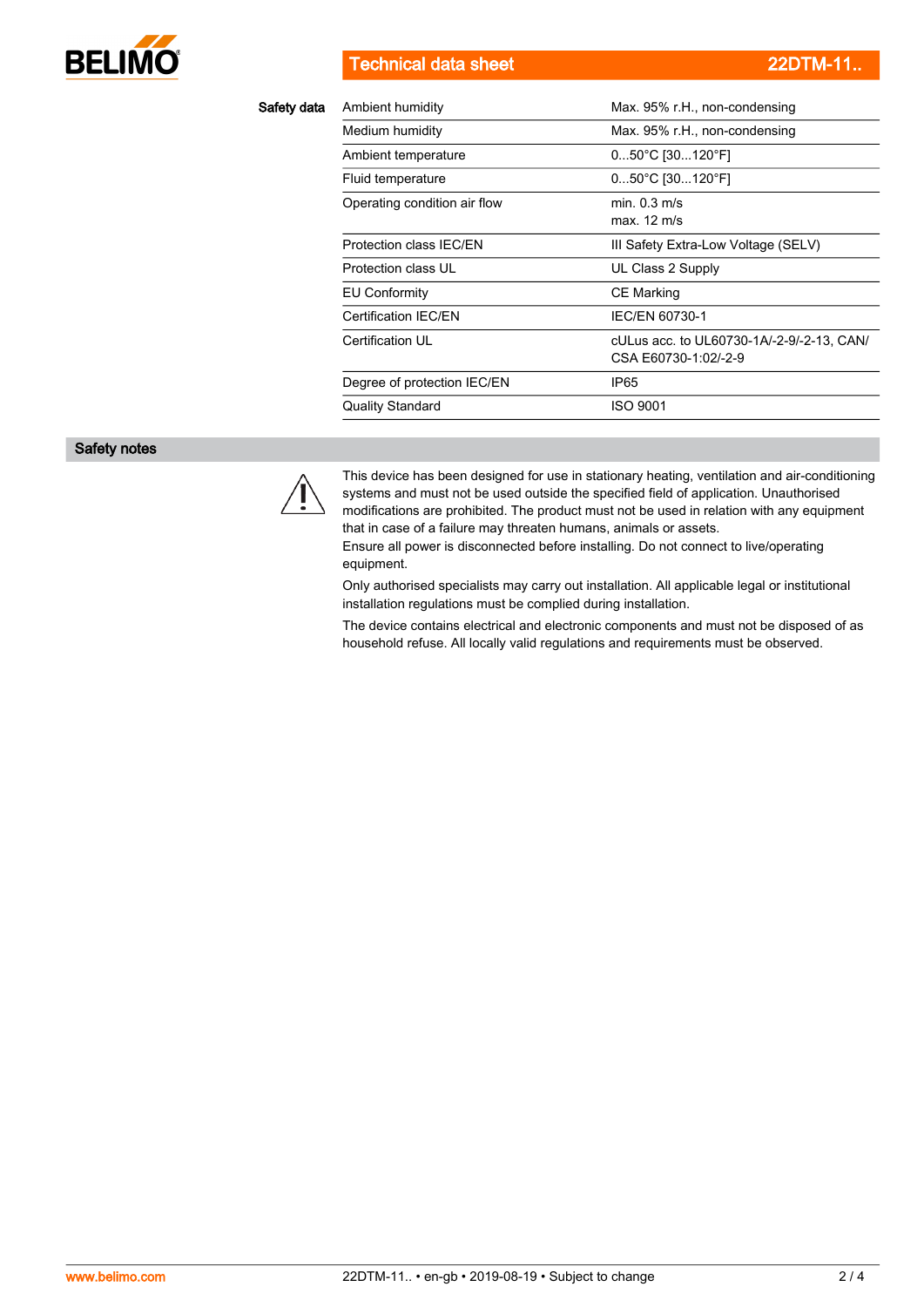

Technical data sheet 22DTM-11

| <b>Remarks</b>                                                            |                                                                                                                                                                                                                                                                                                                                                                                                                                                                                                                                                                                                                                                                                                                                                                                                                                                                                                                                                                                                                                                                                                                                            |             |  |  |  |
|---------------------------------------------------------------------------|--------------------------------------------------------------------------------------------------------------------------------------------------------------------------------------------------------------------------------------------------------------------------------------------------------------------------------------------------------------------------------------------------------------------------------------------------------------------------------------------------------------------------------------------------------------------------------------------------------------------------------------------------------------------------------------------------------------------------------------------------------------------------------------------------------------------------------------------------------------------------------------------------------------------------------------------------------------------------------------------------------------------------------------------------------------------------------------------------------------------------------------------|-------------|--|--|--|
| General remarks concerning sensors                                        | Sensing devices with a transducer should always be operated in the middle of the<br>measuring range to avoid deviations at the measuring end points. The ambient temperature<br>of transducer electronics should be kept constant. The transducers must be operated at a<br>constant supply voltage (±0.2 V). When switching the supply voltage on/off, onsite power<br>surges must be avoided.                                                                                                                                                                                                                                                                                                                                                                                                                                                                                                                                                                                                                                                                                                                                            |             |  |  |  |
| <b>Build-up of Self-Heating by Electrical</b><br><b>Dissipative Power</b> | Temperature sensors with electronic components always have a dissipative power which<br>affects the temperature measurement of the ambient air. The dissipation in active<br>temperature sensors shows a linear increase with rising operating voltage. The dissipative<br>power should be taken into account when measuring temperature. In case of a fixed<br>operating voltage $(\pm 0.2 \text{ V})$ this is normally done by adding or reducing a constant offset<br>value. As Belimo transducers work with a variable operating voltage, only one operating<br>voltage can be taken into consideration, for reasons of production engineering. Transducers<br>010 V / 420 mA have a standard setting at an operating voltage of DC 24 V. That<br>means, that at this voltage, the expected measuring error of the output signal will be the<br>least. For other operating voltages, the offset error will be increased by a changing power<br>loss of the sensor electronics. If a re-calibration should become necessary later directly on<br>the sensor, this can be done by means of a trimming potentiometer on the sensor board. |             |  |  |  |
| <b>Application Notice for Humidity Sensors</b>                            | Refrain from touching the sensitive humidity sensor/element. Touching the sensitive surface<br>will void warranty.<br>For standard environmental conditions the manufacturing accuracy specified in the<br>datasheet will be covered by the calibration warranty for two years. When exposed to harsh<br>environmental conditions such as high ambient temperature and/or high levels of humidity,<br>or presence of aggressive gases (i.e. chlorine, ozone, ammonia) the sensor element may<br>be affected and readings may be outside specified accuracy. Replacement of deteriorated<br>humidity sensors due to harsh environmental conditions are not subject of the general<br>warranty.                                                                                                                                                                                                                                                                                                                                                                                                                                              |             |  |  |  |
| Information Self-Calibration Feature CO <sub>2</sub>                      | All $CO2$ sensors are subject to drift caused by the aging process of the components,<br>resulting in regular re-calibration or replacement of units. However, the dual channel<br>technology integrates automatic self-calibration technology vs. common used ABC-Logic<br>sensors. Dual channel self-calibration technology is ideally suited for applications operating<br>24/7 hours such as those in hosiptals or other commerical applications. Manual calibration<br>is not required.                                                                                                                                                                                                                                                                                                                                                                                                                                                                                                                                                                                                                                               |             |  |  |  |
| Scope of delivery                                                         |                                                                                                                                                                                                                                                                                                                                                                                                                                                                                                                                                                                                                                                                                                                                                                                                                                                                                                                                                                                                                                                                                                                                            |             |  |  |  |
| Scope of delivery                                                         | <b>Description</b>                                                                                                                                                                                                                                                                                                                                                                                                                                                                                                                                                                                                                                                                                                                                                                                                                                                                                                                                                                                                                                                                                                                         | <b>Type</b> |  |  |  |
|                                                                           | Mounting flange for duct sensor 19.5 mm, Plastic                                                                                                                                                                                                                                                                                                                                                                                                                                                                                                                                                                                                                                                                                                                                                                                                                                                                                                                                                                                                                                                                                           | A-22D-A35   |  |  |  |
| Accessories                                                               |                                                                                                                                                                                                                                                                                                                                                                                                                                                                                                                                                                                                                                                                                                                                                                                                                                                                                                                                                                                                                                                                                                                                            |             |  |  |  |
| <b>Optional accessories</b>                                               | <b>Description</b>                                                                                                                                                                                                                                                                                                                                                                                                                                                                                                                                                                                                                                                                                                                                                                                                                                                                                                                                                                                                                                                                                                                         | Type        |  |  |  |
|                                                                           | Replacement filter, wire mesh, Stainless steel                                                                                                                                                                                                                                                                                                                                                                                                                                                                                                                                                                                                                                                                                                                                                                                                                                                                                                                                                                                                                                                                                             | A-22D-A06   |  |  |  |

Connection adapter, M20, for cable 1 x 6 mm, Multipack 10 pcs. A-22G-A01.1